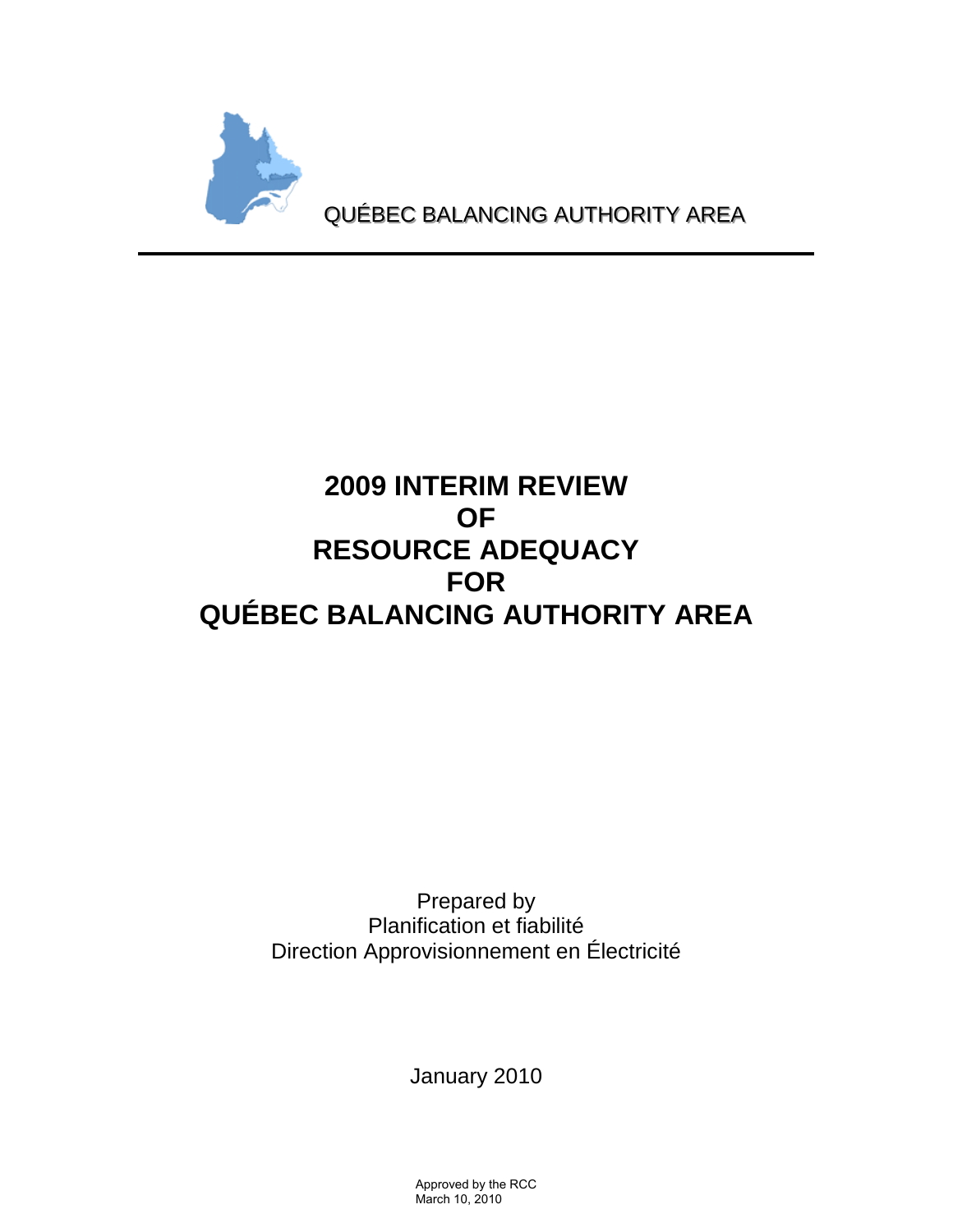# **1. Executive Summary**

This Québec Balancing Authority Area (« Québec Area ») 2009 Interim Review of Resource Adequacy ("2009 Interim Review") covers the period between November 2009 and October 2013. The planning year corresponds to a hydraulic cycle beginning in November and ending in October of the following year. It is conducted to comply with the Reliability Assessment Program established by the Northeast Power Coordinating Council (NPCC) and the resource adequacy review guidelines as outlined in the NPCC B-8 Document "Guidelines for Area Review of Resource Adequacy".

2009 Interim Review underlines the changes in assumptions that have been made since the 2008 Comprehensive Review and assesses the impact of these changes on the reliability of the Québec Control Area.

Results of this 2009 Interim Review show that the Québec Area complies with the NPCC resource adequacy reliability criterion under base case conditions. Under the high case load forecast, Québec Area needs an additional capacity purchase of 500 MW in 2011-2012 and 750 MW in 2012-2013 to comply with the NPCC criterion.

# **2. Introduction**

This 2009 Interim Review is the first update of the 2008 Comprehensive Review of Resource Adequacy approved in March 2009. The major assumptions of this 2009 Interim Review are consistent with the second progress report of Hydro-Québec Distribution (HQD) 2008-2017 Procurement Plan filed with the Québec Energy Board in October 2009<sup>1</sup>.

# **3. Assumption Changes**

# **3.1 Demand forecast**

# **Base Case Demand Scenario**

The observed internal peak load for the 2008-2009 winter period was 37,230 MW whereas the 2008 Comprehensive Review forecast was 37,099 MW. This was a new all-time record for internal demand in Québec. This is due to a short but sharp cold spell, culminating on January  $16<sup>th</sup>$ . Montréal temperature at the time of peak was -26°C (-11°F) and wind speed was about 11 km/hour (7 mph). A public appeal to reduce load estimated at 600 MW was called for January 15 and 16 and 1,858 MW of load management (Interruptible load) was used. Sales to

<sup>&</sup>lt;sup>1</sup>: For the second progress report of the Procurement Plan of HQD see: http://www.regie-energie.qc.ca/EtatApproHQD/État%20d'avancement\_2009.pdf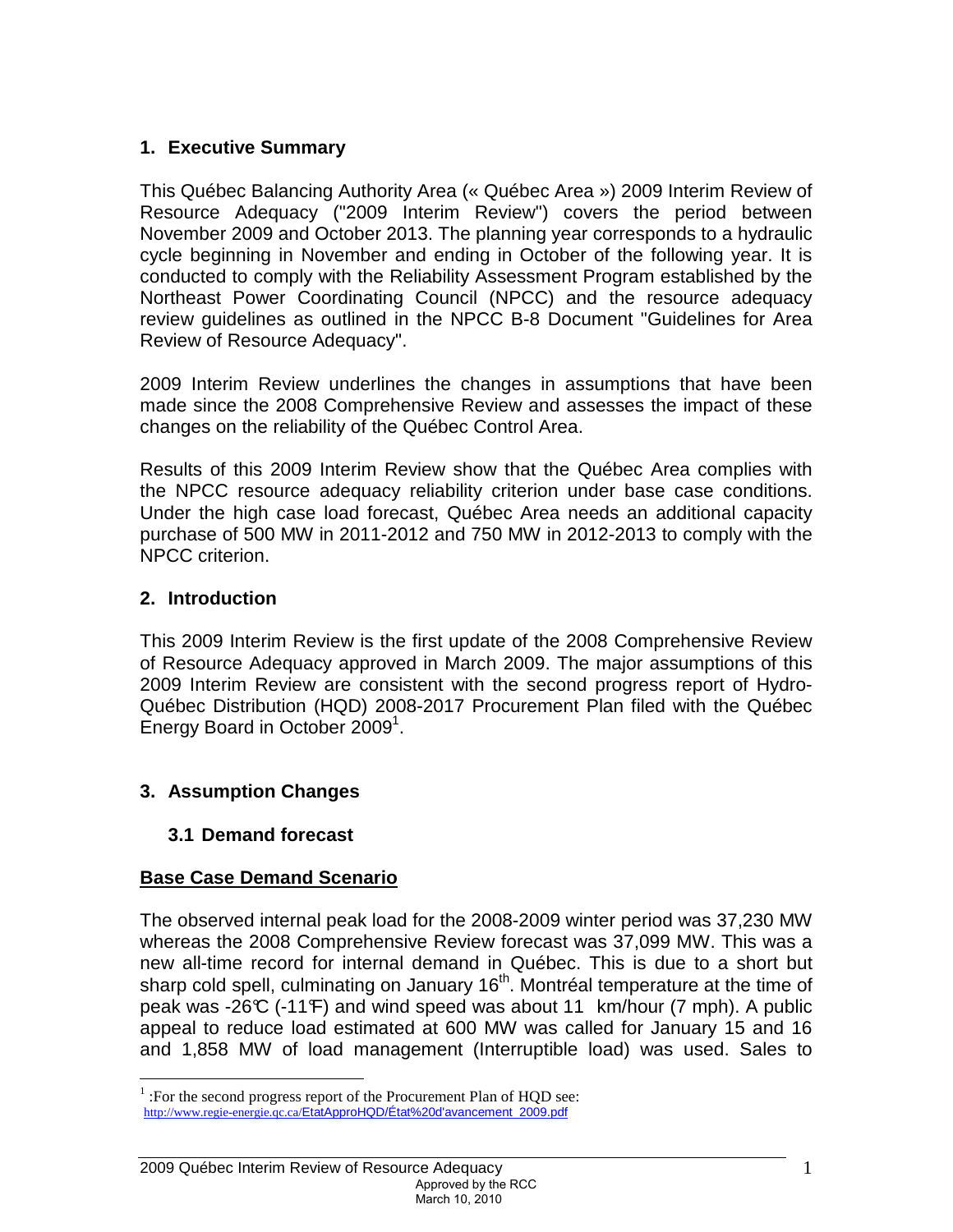neighbouring Areas were about 550 MW and imports were in the order of 1,530 MW. The remainder of winter 2008‐2009 experienced close to normal temperatures and internal demand values were also close to projected values.

The peak load forecast for the Québec Area for 2009-2010 through 2012-2013 has decreased as compared to the forecast presented in the 2008 Comprehensive Review. The average growth rate has gone down to 0.9 % from 1.5% in the 2008 Comprehensive Review. The loss of certain industrial loads such as aluminum smelters, chemical industry and paper mills explains these lower forecasts. Also, the load forecast decrease is caused by the general economic slowdown.

For the 2009-2010 winter period, internal peak load is expected to reach 37,003 MW, a decrease of 617 MW when compared to 2008 Comprehensive Review forecast.

For the following years of this review, load forecasts have decreased as shown in Table 1 and Figure 1, below.

| <b>Winter Peak</b>  | <b>Triennial</b><br>Review 2008 | <b>Interim</b><br>Review 2009 | <b>Difference</b> |
|---------------------|---------------------------------|-------------------------------|-------------------|
| 2009/10             | 37,620                          | 37,003                        | $-617$            |
| 2010/11             | 38,130                          | 37,005                        | $-1,125$          |
| 2011/12             | 38,527                          | 37,552                        | -975              |
| 2012/13             | 39,375                          | 37,993                        | $-1,382$          |
| Average growth rate | 1.5%                            | 0.9%                          |                   |

#### **Table 1 – Base Case Scenario of Peak Load Forecast (MW)**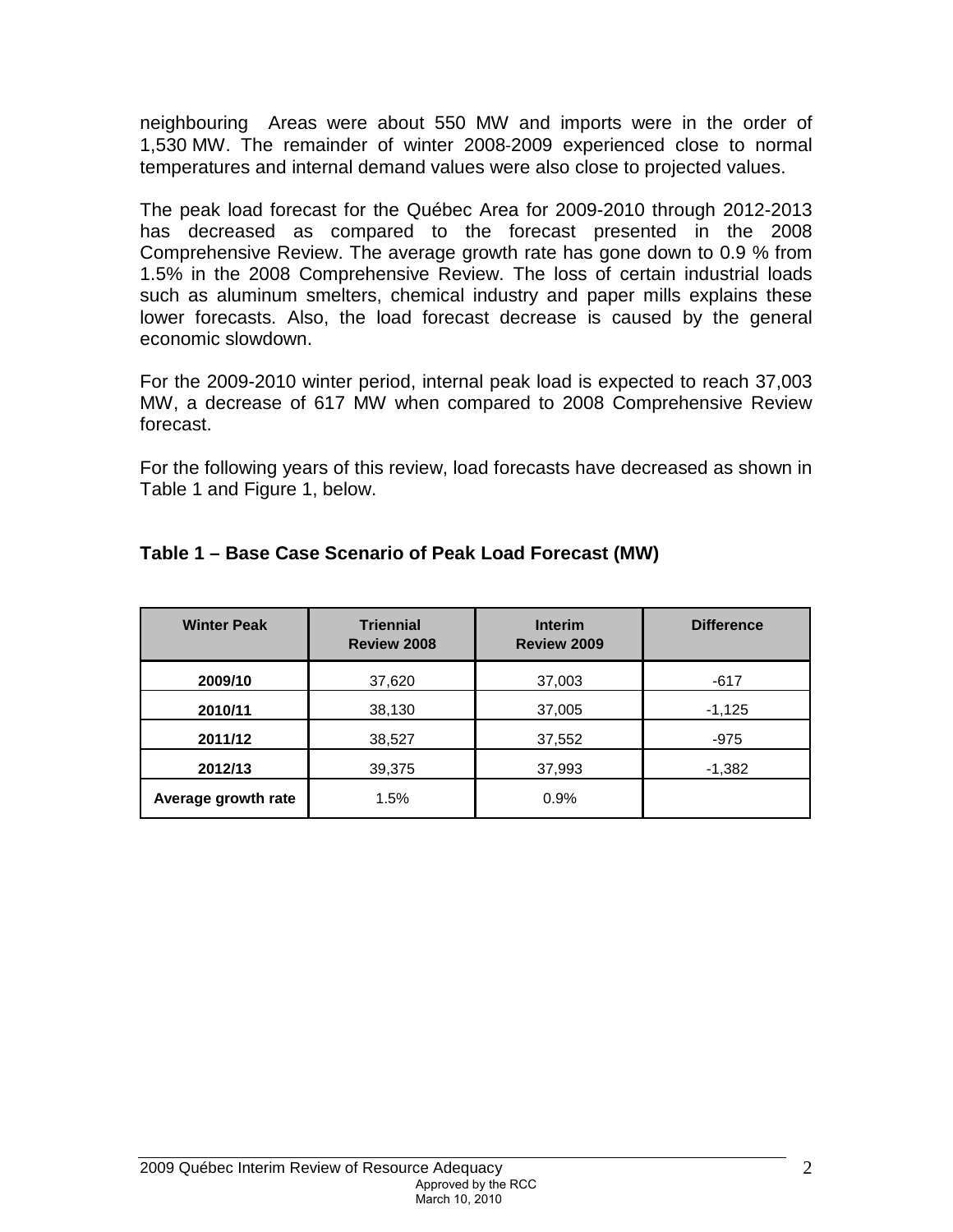



Load forecast uncertainty is derived from load sensitivity to weather conditions and the evolution of economic and demographic parameters affecting load demand in the study period. In this Interim Review, load forecast uncertainty remains the same for the current year. It is revised upward for the two next years and reduced for the last year of the revision horizon. Table 2 presents a comparison of load forecast uncertainty between the present Interim Review and the last Comprehensive Review.

|  |  |  |  | Table 2 – Comparison of Load Forecast Uncertainty (%) |
|--|--|--|--|-------------------------------------------------------|
|--|--|--|--|-------------------------------------------------------|

| <b>Review of Resource Adequacy</b> | <b>Current year</b> | +1 year | +2 years | +3 years |
|------------------------------------|---------------------|---------|----------|----------|
| <b>Triennial Review 2008</b>       | 4.7%                | 5.0%    | 5.4%     | 5.9%     |
| <b>Interim Review 2009</b>         | 4.7%                | 5.2%    | 5.5%     | 5.8%     |

# **High case scenario of demand**

Compared to the 2008 Comprehensive Review, the high demand scenario has been revised downward by about 900 MW to 1,500 MW. This follows the downward revision of the base case forecast.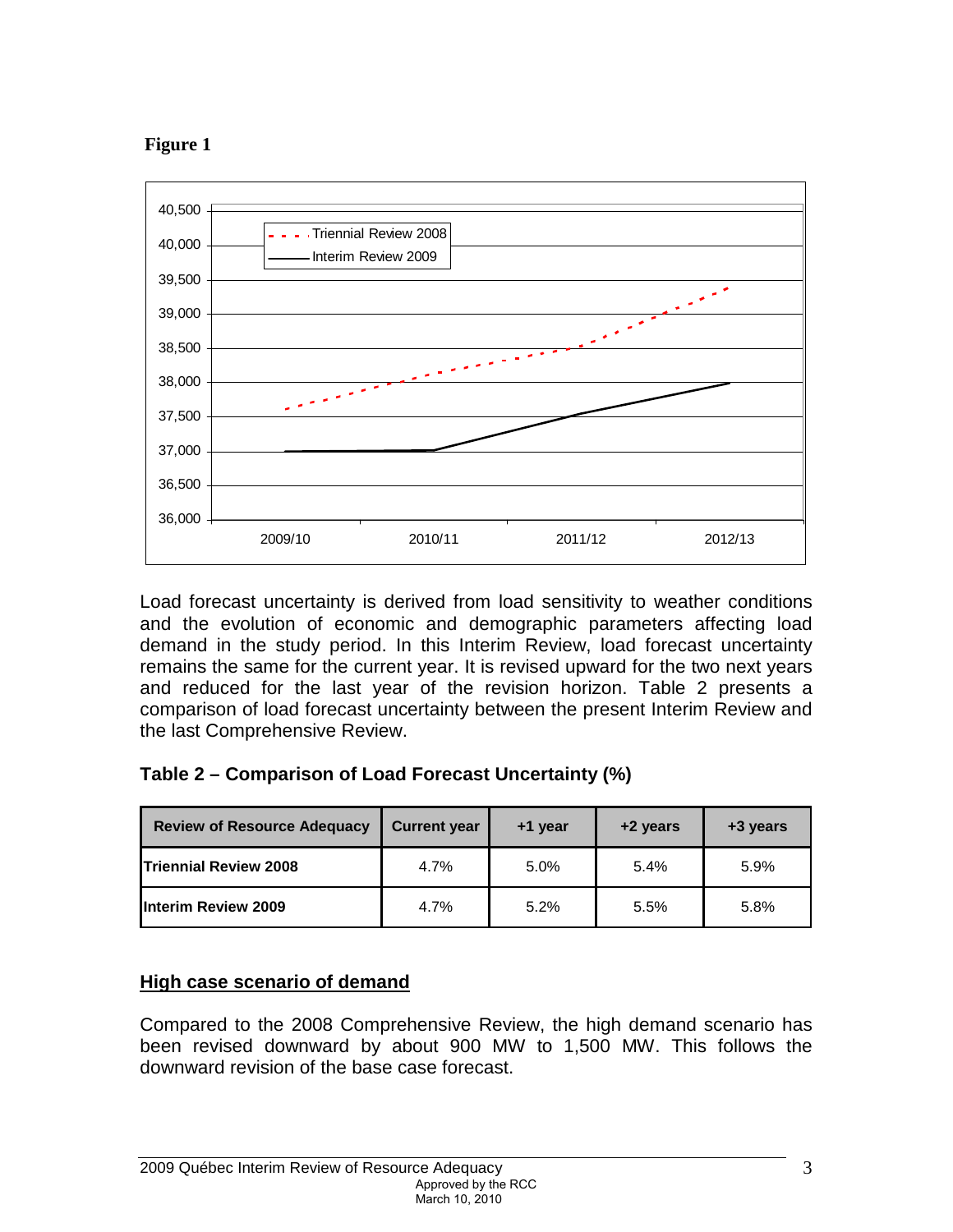The Load Forecast Uncertainty for the High Load Forecast is affected by weather conditions only. The load sensitivity to weather conditions (4.3% for one standard deviation) remains the same as is in the 2008 Comprehensive Review.

| <b>Winter Peak</b>  | <b>Triennial</b><br><b>Interim</b><br><b>Review 2008</b><br>Review 2009 |        | <b>Difference</b> |
|---------------------|-------------------------------------------------------------------------|--------|-------------------|
| 2009/10             | 38,613                                                                  | 37,696 | $-917$            |
| 2010/11             | 39,561                                                                  | 38,072 | $-1,489$          |
| 2011/12             | 40,280                                                                  | 39,053 | $-1,227$          |
| 2012/13             | 41,404                                                                  | 39,889 | $-1,515$          |
| Average growth rate | 2.35%                                                                   | 1.90%  |                   |

# **Table 3 – Comparison of High Load Forecast Annual Peak Load (in MW)**

# **Figure 2**



# **3.2 Resources**

The total net planned resources presented in this Interim Review are lower than those forecasted in the 2008 Comprehensive Review. For the next two years, the planned resources are between 800 and 900 MW lower and for the last two years of this assessment, planned resources are about 200 MW lower.

Planned resources for the 2009-2010 winter peak are 41,833 MW. Resources are planned to reach 44,059 MW for the 2012-2013 winter peak, representing an increase of 2,176 MW.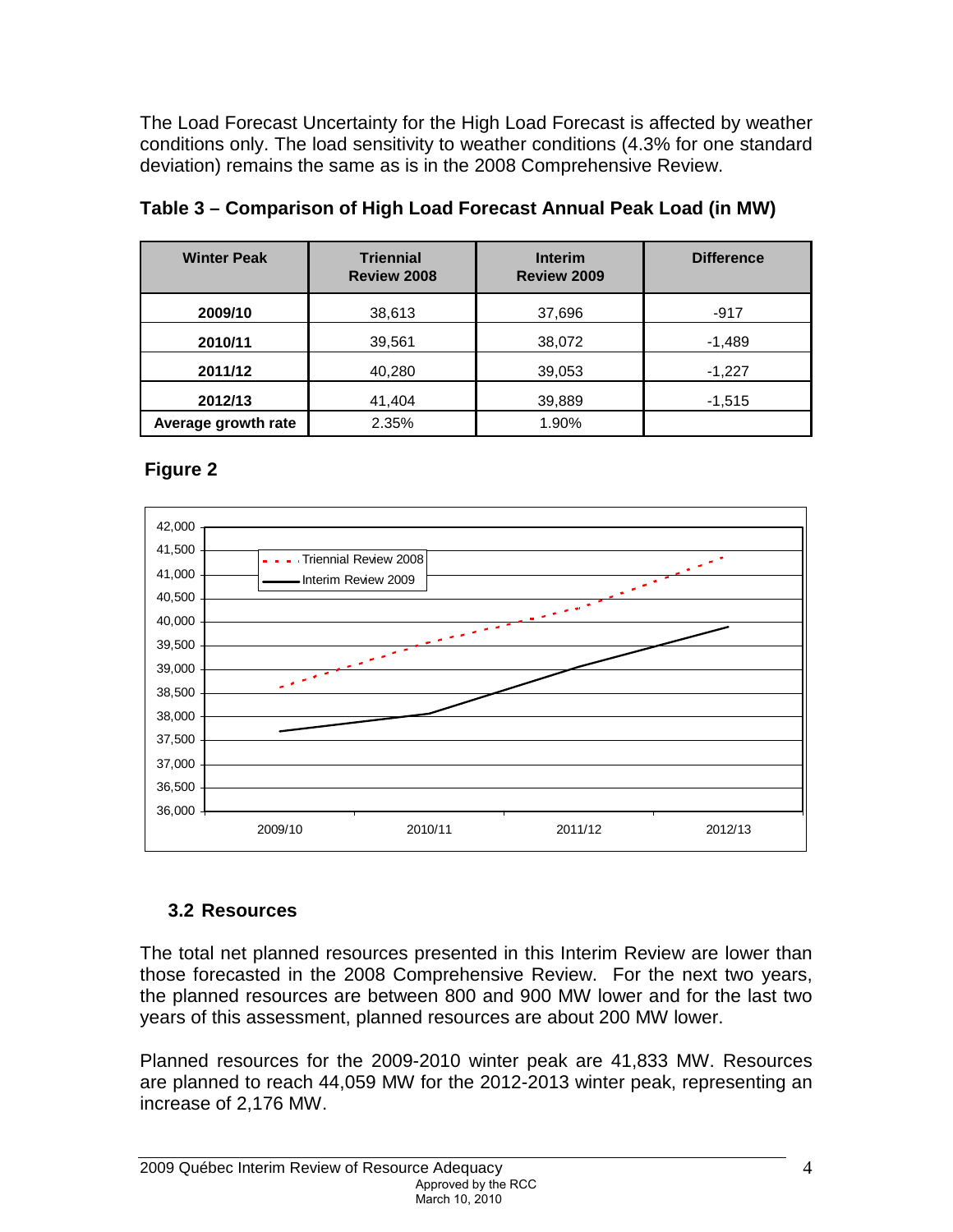Chute Allard (62 MW) and Rapides des Coeurs (76 MW) hydro units are now producing as planned in the 2008 Comprehensive Review. EM-1 A (768 MW) and La Sarcelle (150 MW) hydro units will be in service as announced last year with some slight variations. For the winter period 2011-2012 only, EM-1 A represents a gain of 235 MW and a loss of 50 MW for La Sarcelle.

For the winter period 2009-2010, one unit (440 MW) at the SM-3 hydro plant will be out of service until late January 2010. One unit (150 MW) at the Tracy thermal plant will be out of service for the whole period and will be back in service late 2010.

There are two interruptible programs in Québec. One is managed by Hydro-Québec Production (HQP) and the other by Hydro-Québec Distribution (HQD). The HQP program is reduced from 515 MW to 500 MW for the entire review period. Regarding the HQD program, before each winter peak period based on its short term planning, the required interruptible program capacity is evaluated. For the 2009-2010 winter peak period, a capacity of 850 MW has been retained. For the remainder of the period, the capacity potential of this program is restored back to 1,000 MW.

Hydro-Québec Production's purchase of 200 MW from New Brunswick is no longer included among the planned resources.

The 547 MW natural gas unit operated by TransCanada Energy (TCE) at Bécancour (under contract with HQD) has been mothballed for the last two years due to an important load decrease. On July 2, 2009, HQD and TCE filed an agreement to the Québec Energy Board to renew the temporary shutdown for 2010 with possible renewals for future years. According to HQD's long term planning, Bécancour unit is not required to meet the current electricity needs of Québec. Thus, Bécancour is not retained for the period covered by this review.

Purchases from Churchill Falls hydro plant are reduced from 4,930 MW to 4,765 MW for the entire review period.

Short term purchases/reserves sharing are set to 1,000 MW for the entire review. For the 2009-2010 winter peak period only, it represents an increase of 600 MW over last year Comprehensive Review. For the remainder of the analysis period, the short term purchases/reserves sharing are identical to the values presented in the last Comprehensive Review.

For planning purpose, short term capacity purchases are assumed to come primarily from New York Control Area. Massena interconnection transfer capacity (1,000 MW) is designated by Hydro-Québec Distribution to meet its resource requirement during winter peak period. Even with the new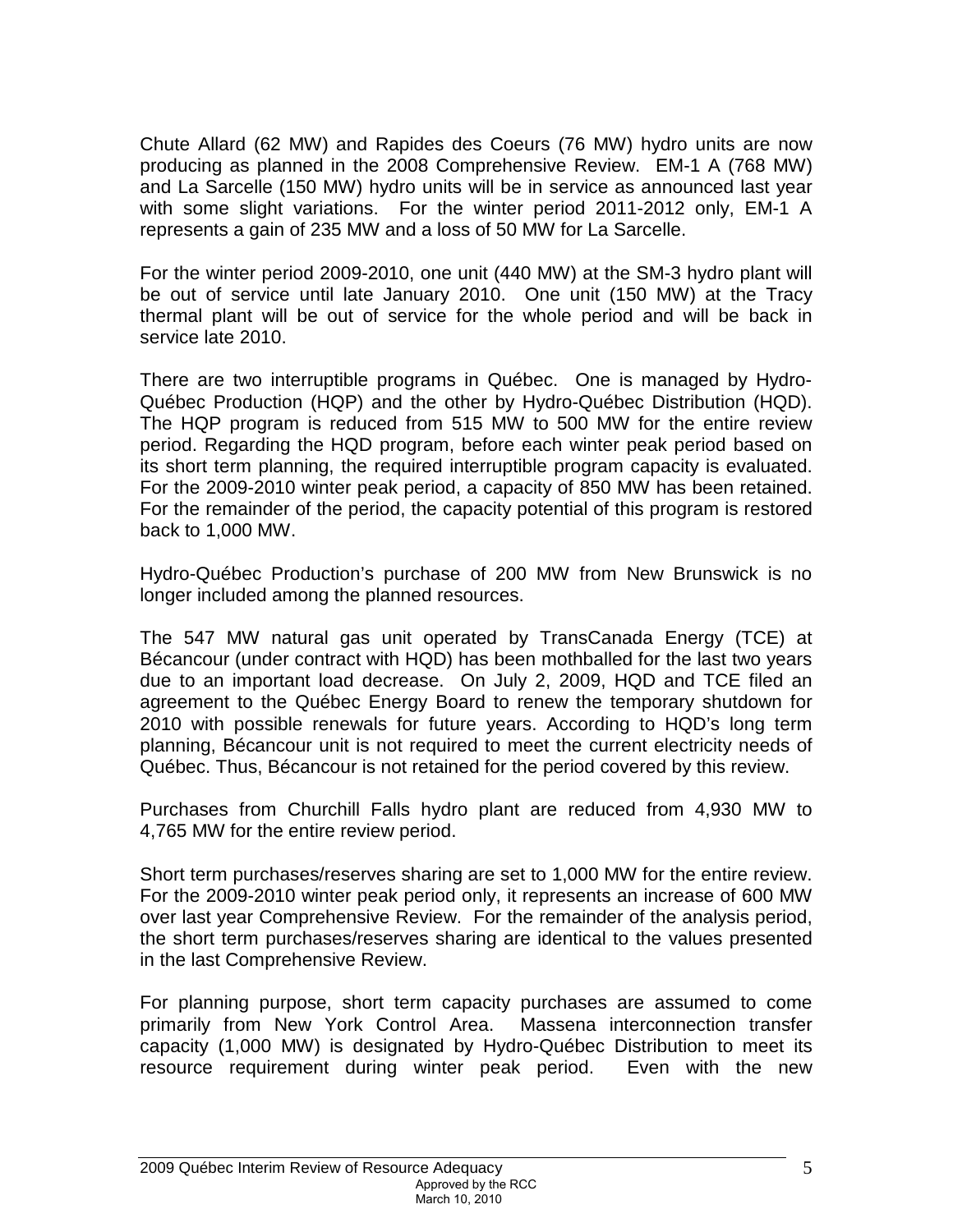interconnection between Québec and Ontario (1,250 MW), no additional reserves sharing is included in this Québec 2009 Interim Review.

| <b>Winter Peak</b> | <b>Triennial</b><br>Review 2008 | <b>Interim</b><br>Review 2009 | <b>Difference</b> |
|--------------------|---------------------------------|-------------------------------|-------------------|
| 2009/10            | 42,726                          | 41,833                        | -893              |
| 2010/11            | 43,336                          | 42,499                        | -837              |
| 2011/12            | 43,158                          | 42,948                        | $-210$            |
| 2012/13            | 44,238                          | 44,059                        | $-179$            |

#### **Table 4 – Total Net Planned Resources (in MW)**

#### **Wind Power Capacity**

 $\overline{a}$ 

In this interim review, an evaluation of wind power capacity contribution is introduced. A portion of installed capacity is under contract with Hydro-Québec Production and is still de-rated by 100% as it was in earlier reviews since no evaluation of capacity contribution has been performed yet. All other wind farms are under contract with Hydro-Québec Distribution. A study regarding that issue has been filed to the Québec Energy Board<sup>2</sup>. Simulations have shown that a 70 % de-rate factor can be safely used. This result is applied to installed capacity contracted by Hydro-Québec Distribution in order to obtain values presented in the right column of Table 5 below.

In previous assessments, the entire wind capacity on the system was de-rated by 100 %.

<sup>&</sup>lt;sup>2</sup> http://www.regie-energie.qc.ca/audiences/EtatApproHQD/Rapport\_Contribution%20en%20puissance%20.pdf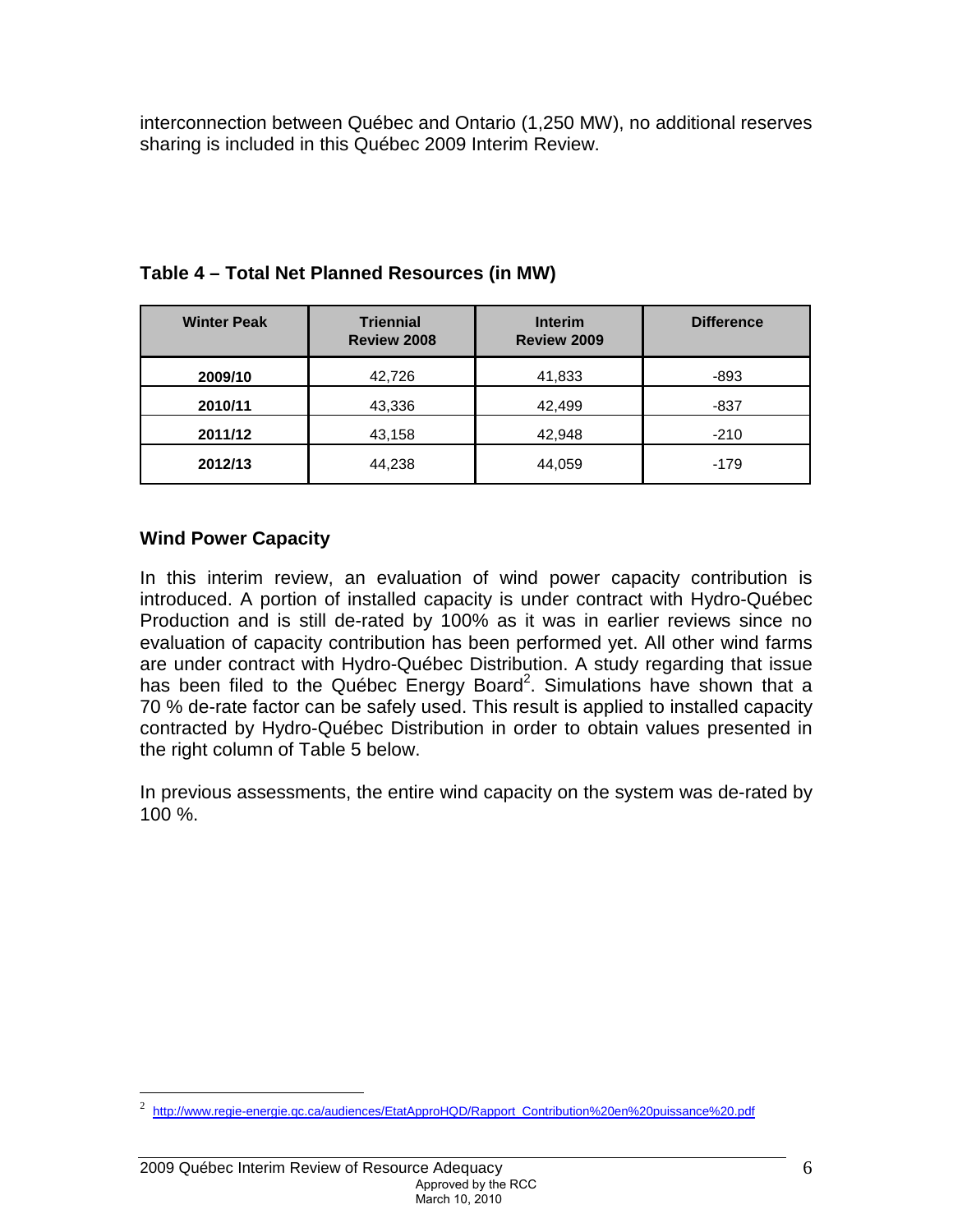| <b>Winter Peak</b> | <b>Wind Installed Capacity</b> | <b>Capacity Credit</b> |              |
|--------------------|--------------------------------|------------------------|--------------|
|                    | <b>HQP</b><br>HQD <sup>2</sup> |                        | Interim 2009 |
| 2009/10            | 210                            | 447                    | 134          |
| 2010/11            | 210                            | 470                    | 141          |
| 2011/12            | 210                            | 1,203                  | 361          |
| 2012/13            | 210                            | 1,930                  | 579          |

#### **Table 5 – Total Wind Power Capacity (in MW)**

 $1$ : Completely de-rated in this review.

 $2^{2}$ : Capacity credit equals to 30 % of installed capacity.

# **3.3 Transfer Limits**

TransÉnergie's (The Québec transmission operator) transfer capabilities of Quebec's transmission system are slightly different from those presented in the 2008 Comprehensive Review. These differences have no impact on the Area's reliability. The actual and planned transmission system should be more than adequate to deliver all the resources to the loads.

The Manicouagan – Québec Centre transfer limit is down slightly because the latest transmission studies have shown that a load flow limit can now be seen on this sub-system.

The Baie James – Québec Centre and Québec Centre – Montréal limits are estimated to go up by about 300 MW each due to a system upgrade in 2011- 2012. This project was included in the NPCC Comprehensive Review Assessment of the Québec Transmission System for 2012.

#### **3.4 Major Changes in the Market**

On October 29, 2009 the Government of New Brunswick and Government of Québec (the "Parties") signed a Memorandum of Understanding (MOU) whereby Hydro Québec would acquire substantially all of the assets of NB Power. On January 20, 2010 the Parties announced an energy agreement (the "Agreement") that included some changes from the MOU, including that NB Power will retain its ownership of the transmission and distribution assets, and the New Brunswick System Operator will continue to operate as an arm's length agency.

The scheduled closing date for the transaction is on or about March 31, 2010<sup>3</sup>.

<sup>&</sup>lt;u>.</u>  $3 \text{ A copy of the MOU is available at : http://www.lowerratesnb.ca.}$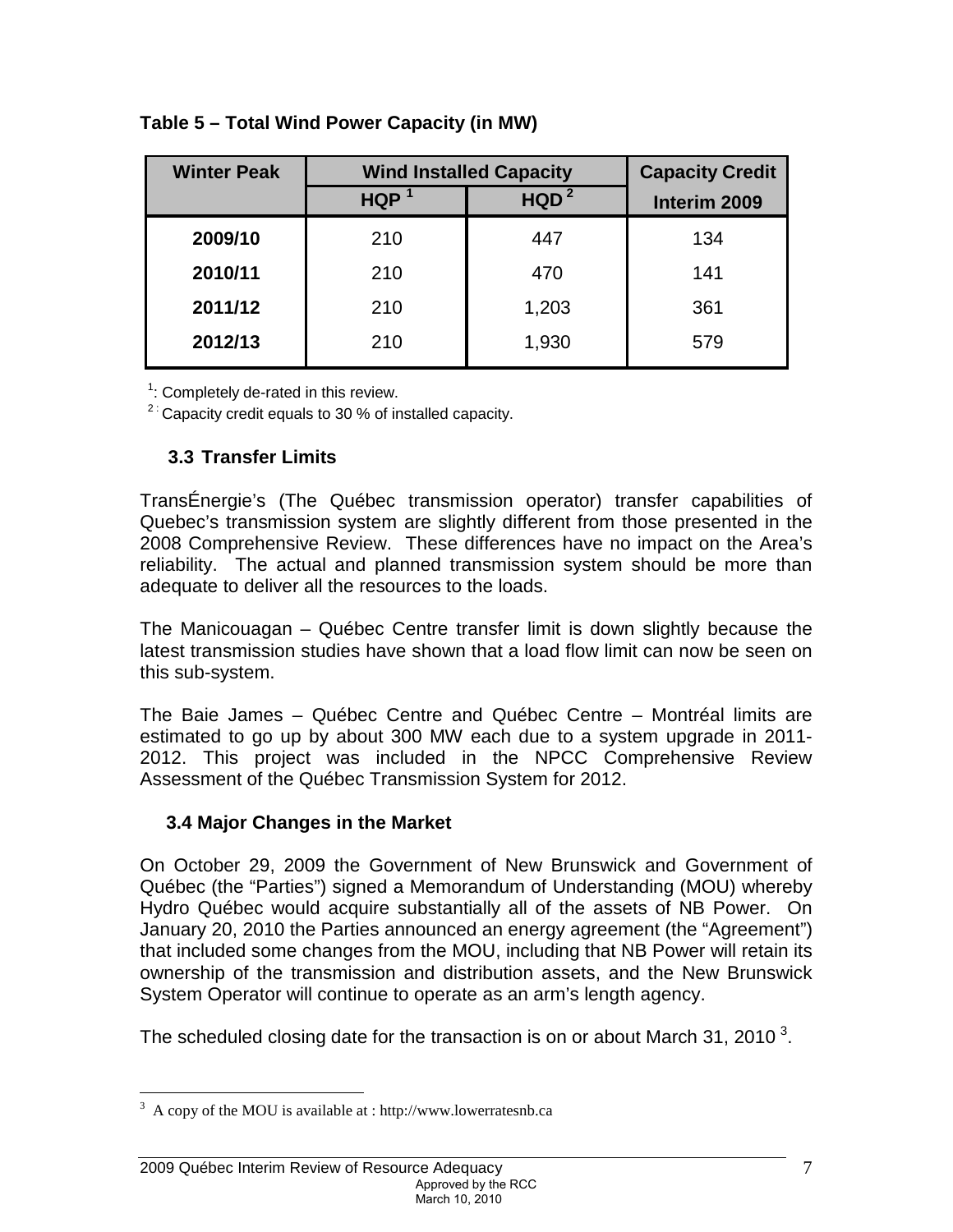|                        | Sub area                | <b>Triennial</b>   | <b>Interim</b> |
|------------------------|-------------------------|--------------------|----------------|
| <b>Sending</b>         | <b>Receiving</b>        | <b>Review 2008</b> | Review 2009    |
| <b>Churchill Falls</b> | Manicouagan             | 5,200              | 5,200          |
| Manicouagan            | Québec Centre           | 11,750             | 11,700         |
| Québec Centre          | Montréal                | 17,750             | 18,000         |
| Baie James             | Québec Centre           | 13,800             | 14,100         |
| Baie James             | <b>Nicolet</b><br>2,250 |                    | 2,250          |
| <b>Nicolet</b>         | Montréal                | 2,138              | 2,138          |

# **Table 6 – Québec Internal Transfer Capacities (in MW)**

#### **4. Results**

The Québec Area uses the Loss of Load Expectation (LOLE) approach in determining resource requirements with a criterion of 0.1 day per year.

#### **4.1 Base Case Demand Scenario**

For each year of the review period, the Loss of Load Expectation is well under 0.1 day per year. Results shown in Tables 7 and 8 indicate that the Québec Area complies with the NPCC criterion under the Base Load Forecast for the entire period covered by this Review.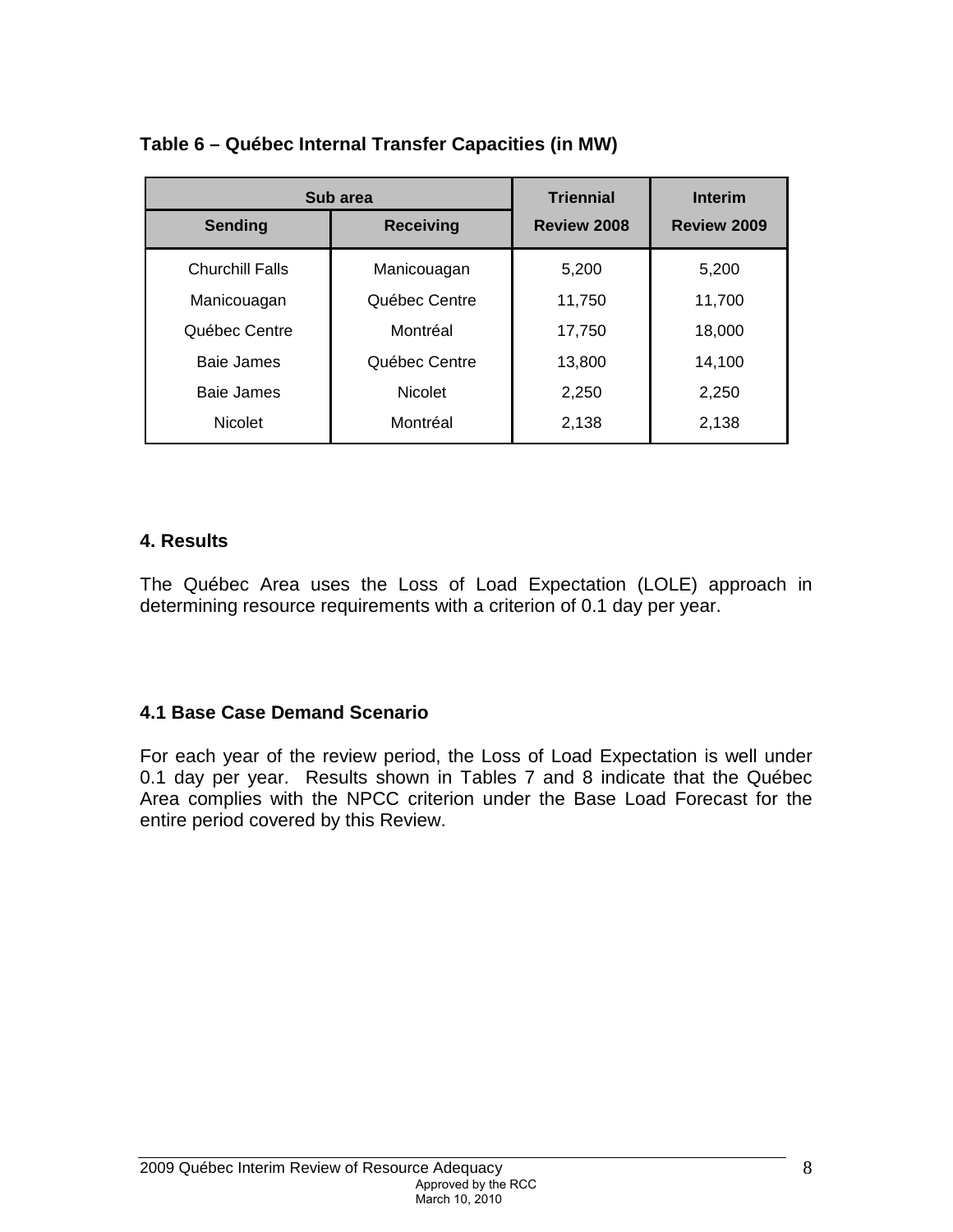#### **Table 7 – Comparison of Planned and Required Reserves (Base Case)**

|                         | Planned Reserve (MW) <sup>1</sup> |                               | LOLE (Days/year)                |                               |                                 | <b>Required Reserve (MW)</b>  |
|-------------------------|-----------------------------------|-------------------------------|---------------------------------|-------------------------------|---------------------------------|-------------------------------|
| Winter<br><b>Period</b> | <b>Triennial</b><br>Review 2008   | <b>Interim</b><br>Review 2009 | <b>Triennial</b><br>Review 2008 | <b>Interim</b><br>Review 2009 | <b>Triennial</b><br>Review 2008 | <b>Interim</b><br>Review 2009 |
| 2009/10                 | 5.106                             | 4.830                         | 0.038                           | 0.025                         | 3.902                           | 3,347                         |
| 2010/11                 | 5.206                             | 5.494                         | 0.051                           | 0.034                         | 4,106                           | 3,999                         |
| 2011/12                 | 4.631                             | 5,396                         | 0.088                           | 0.032                         | 4,381                           | 4,151                         |
| 2012/13                 | 4,863                             | 6,066                         | 0.080                           | 0.030                         | 4,588                           | 4,478                         |

 $1$  : Difference between planned capacity and peak demand.

# **Table 8 – Planned and Required Reserves (in %) (Base Case)**

|                         | Planned Reserve (%) <sup>2</sup>       |                               |                                 | <b>Required Reserve (%)</b>   |
|-------------------------|----------------------------------------|-------------------------------|---------------------------------|-------------------------------|
| Winter<br><b>Period</b> | <b>Triennial</b><br><b>Review 2008</b> | <b>Interim</b><br>Review 2009 | <b>Triennial</b><br>Review 2008 | <b>Interim</b><br>Review 2009 |
| 2009/10                 | 13.6%                                  | 13.1%                         | 10.4%                           | 9.3%                          |
| 2010/11                 | 13.7%                                  | 14.9%                         | 10.8%                           | 10.8%                         |
| 2011/12                 | 12.0%                                  | 14.4%                         | 11.4%                           | 11.1%                         |
| 2012/13                 | 12.4%                                  | 16.0%                         | 11.7%                           | 11.8%                         |

 $2$  : Difference between planned capacity and peak demand expressed as a percentage of peak demand.

#### **4.2 High case scenario of demand**

Results shown in Table 9 indicate that the Québec Area is in compliance for the first two years covered by this Interim Review. For the last two years of the Review, the Area needs to purchase 500 MW and 750 MW over the base case scenario to meet the criterion.

In this scenario, both residential and large Industry sectors are revised upward compared to the base scenario. This shows that in a context of economic recovery, Québec Area can respond simultaneously to the rise of residential and industrial demand.